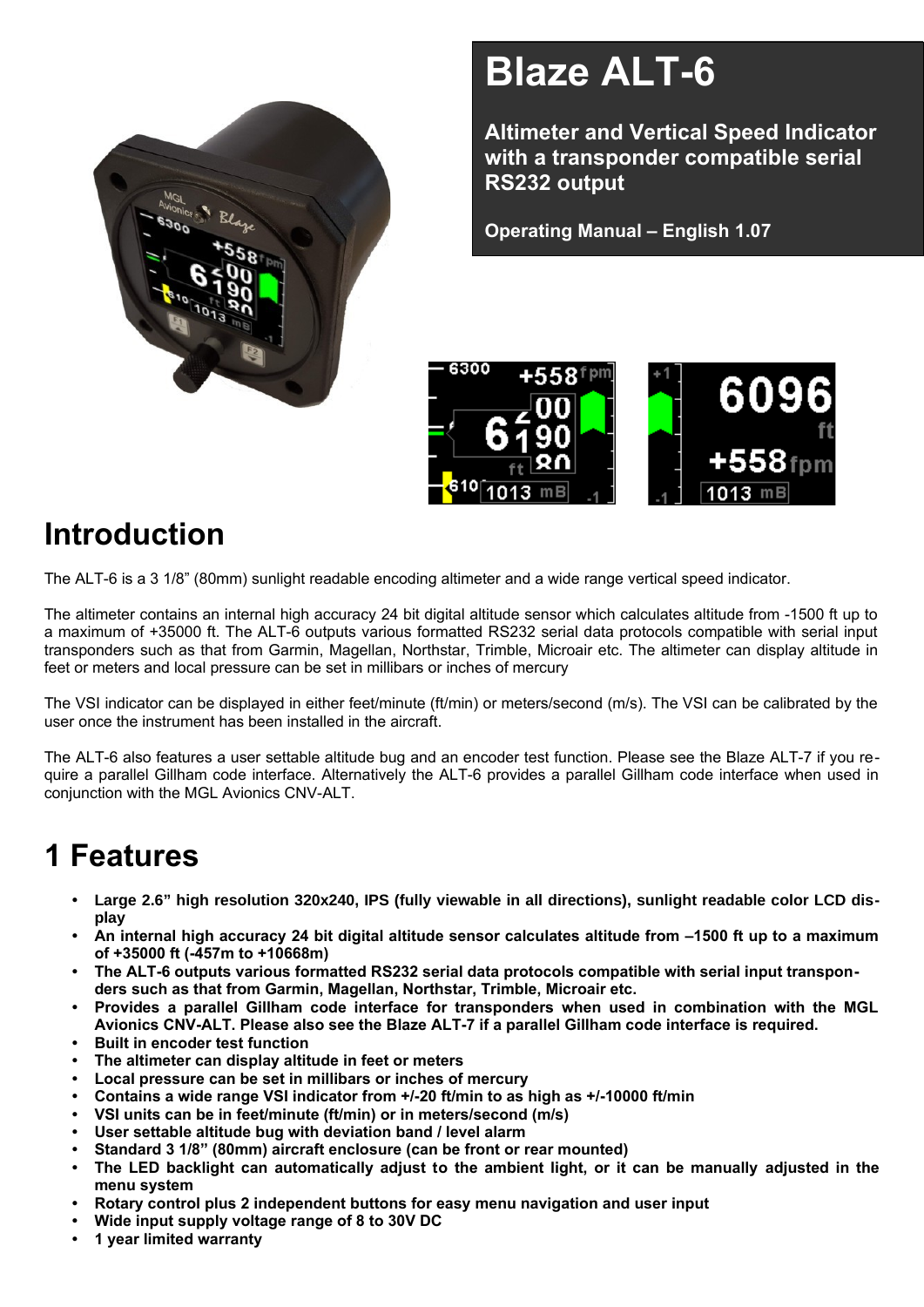

for up/down menu scrolling. Rotate the rotary control during the normal display mode to adjust the local pressure. Local pressure can be set in either mB or in "Hg.

# **3 Main Displays**

The ALT-6 has 2 different display screens. The main display screen can be selected in the *"ALT SETUP"* menu.

## **3.1 Altitude "TAPE" Display**

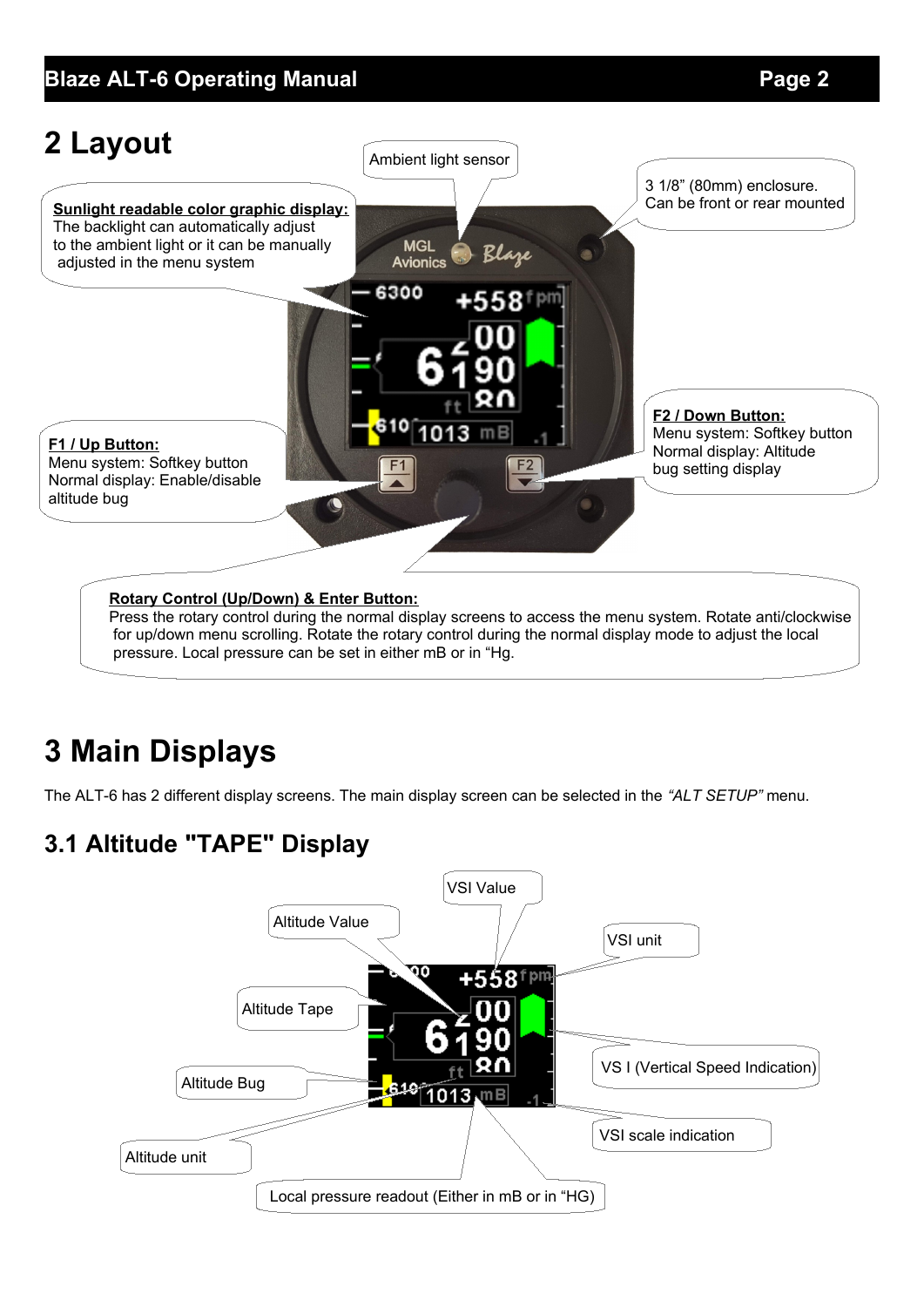### **3.2 Altitude "CLASSIC" Display**



### **3.3 Altitude Bug**

|      | <b>USE THE ROTARY</b> |                          |
|------|-----------------------|--------------------------|
|      |                       | <b>CONTROL TO ADJUST</b> |
|      | THE ALTITUDE BUG      |                          |
|      |                       |                          |
| ALT. |                       | -XF                      |

Press the F2/Down button during the altitude "TAPE" display to access the altitude bug setting screen. Press the F1/UP key to set the altitude bug to the current altitude or use the rotary control to adjust the altitude bug. Press the F2/Down key to change the increment / decrement unit to 50 or 500. Press the rotary control to exit and save.

Press the F1/Up button during the normal altitude "TAPE" display to enable or disable the altitude bug. The bug will be yellow when in the display screen and cyan when either above or below the limits of the display.

### **3.4 Deviation Band**



Use the rotary control to adjust the altitude deviation band. Press the F2/Down key to change the increment / decrement unit to 50 or 100. Press the rotary control to exit and save.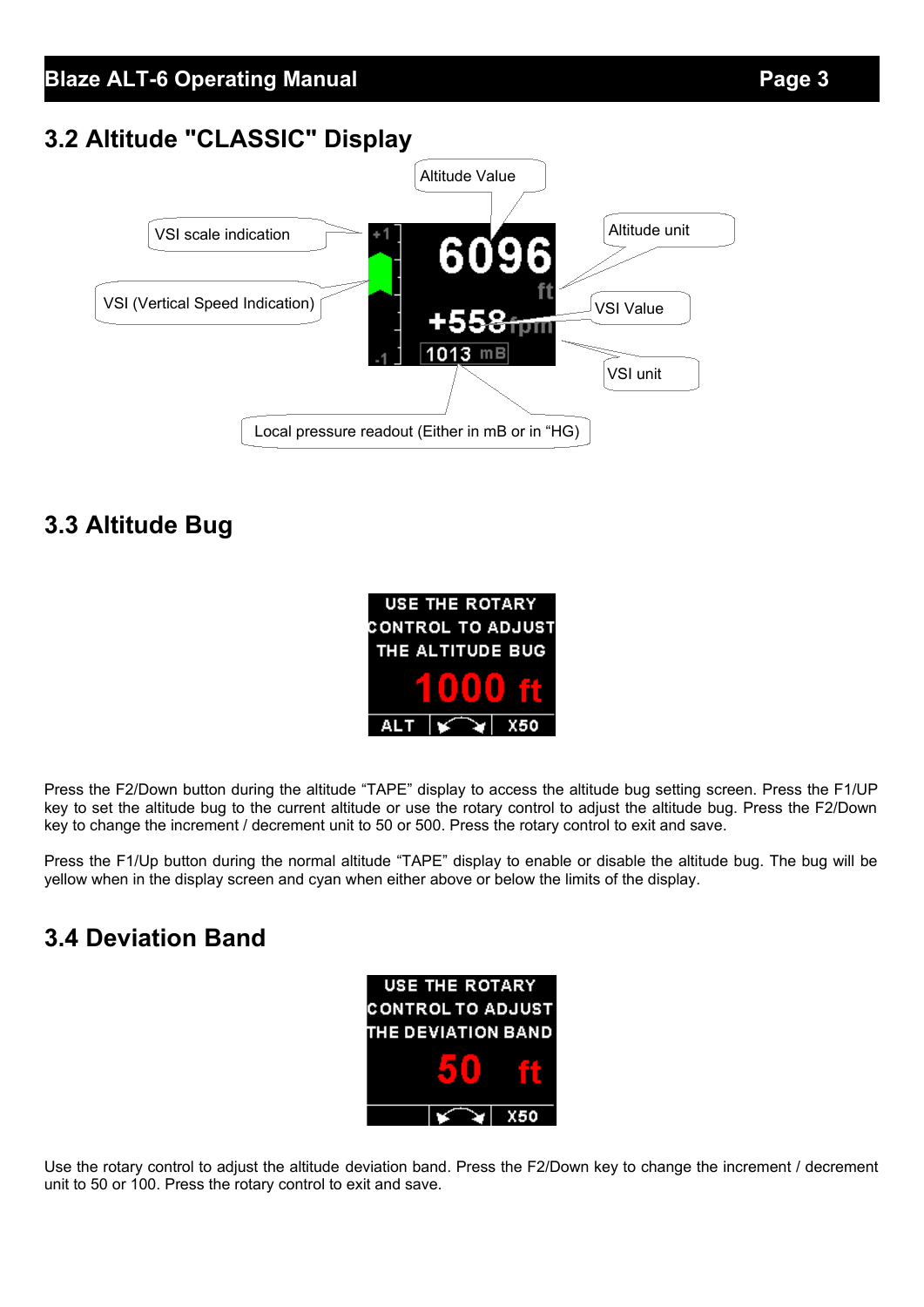# **4 Menu System**

Press the rotary control button during the normal display mode to enter the menu system. Use the rotary control to navigate through the menu system.



### **4.1 Exiting the menu system**

Press the F1/Up button to exit the menu system when the "EXIT" soft key is shown. All changes made during navigation of the menu system will be saved in non-volatile memory upon exiting. The instrument will not save any changes if you remove power before exiting the menu system.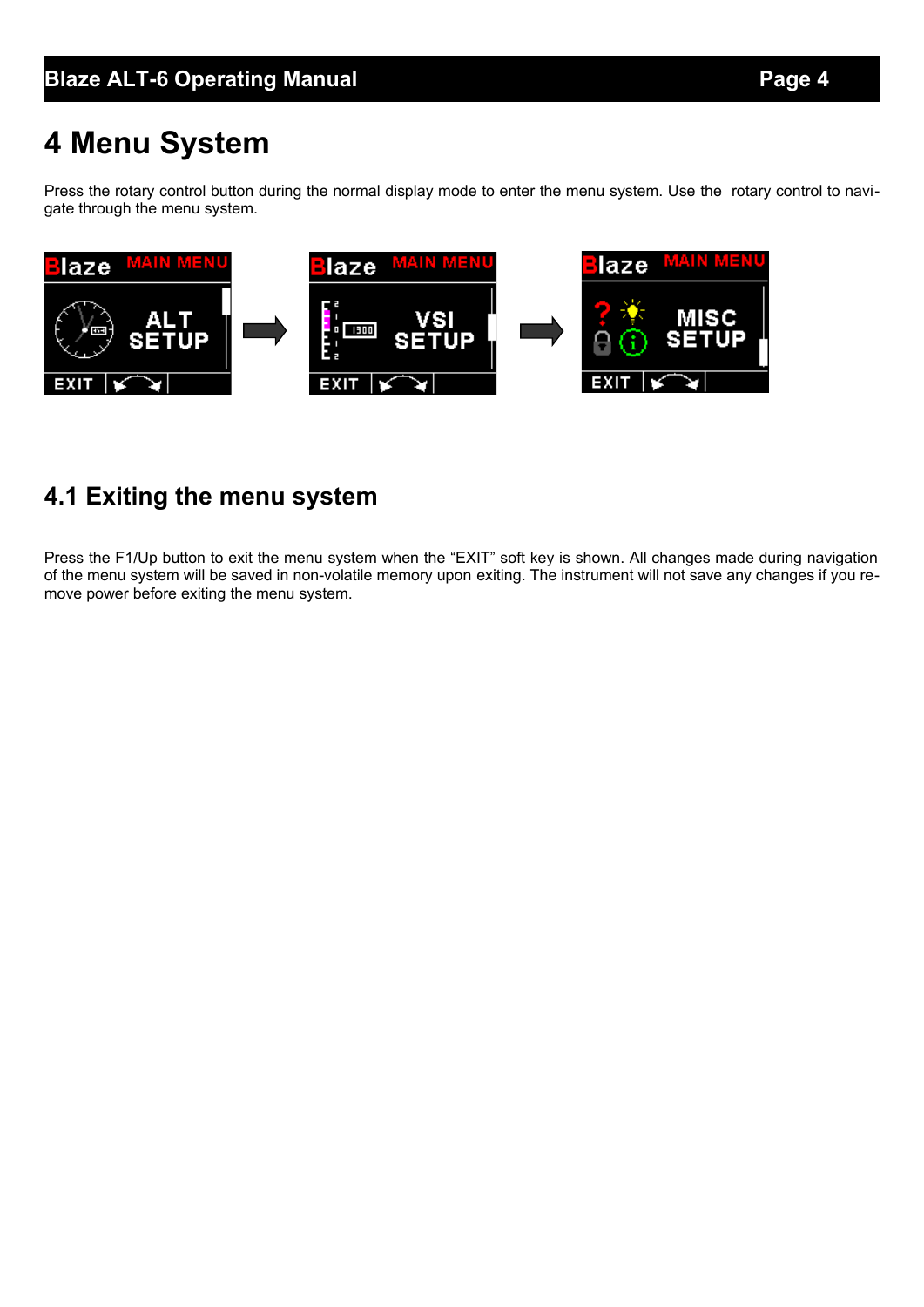### **4.2 ALT Setup (Altitude Setup)**



#### *Style:*

Select the altitude display screen. Options include "TAPE" or "CLASSIC".

#### *Altitude Unit:*

Select if you want the altitude displayed in ft (feet) or m (meters).

#### *Pressure Unit:*

Select if you want the local pressure displayed in mb (millibars) or "Hg (inches of mercury).

#### *Resolution:*

Select the resolution of the altitude value, a selection of 1,10,25 or 100 ft or m can be selected.

#### *Alarm:*

Select "DEVIATION" if you want the alarm to activate if the altitude exceeds the deviation limit band around the altitude bug, or "LEVEL" if you want the alarm to activate if the altitude exceeds the altitude bug.

### *ALT Calibrate*

This section allows for the calibration and fine tweaking of the altitude value. Before you begin, ensure that your calibrated and certified reference is set to the local pressure of 1013.25mB (29.92"Hg). The ALT-6 altitude value in ft (referenced to 1013.25mB (29.92"Hg)) is displayed in the top right hand corner of the display. All calibration must be done in feet.

The combined adjustments cater for both the altitude sensors offset and gain. Only start the calibration sequence once the instrument has been running for a minimum of 10 minutes.

Start the altitude calibration with the "CAL FACTOR" and make sure the "CAL GAIN" value is set to 100.00%.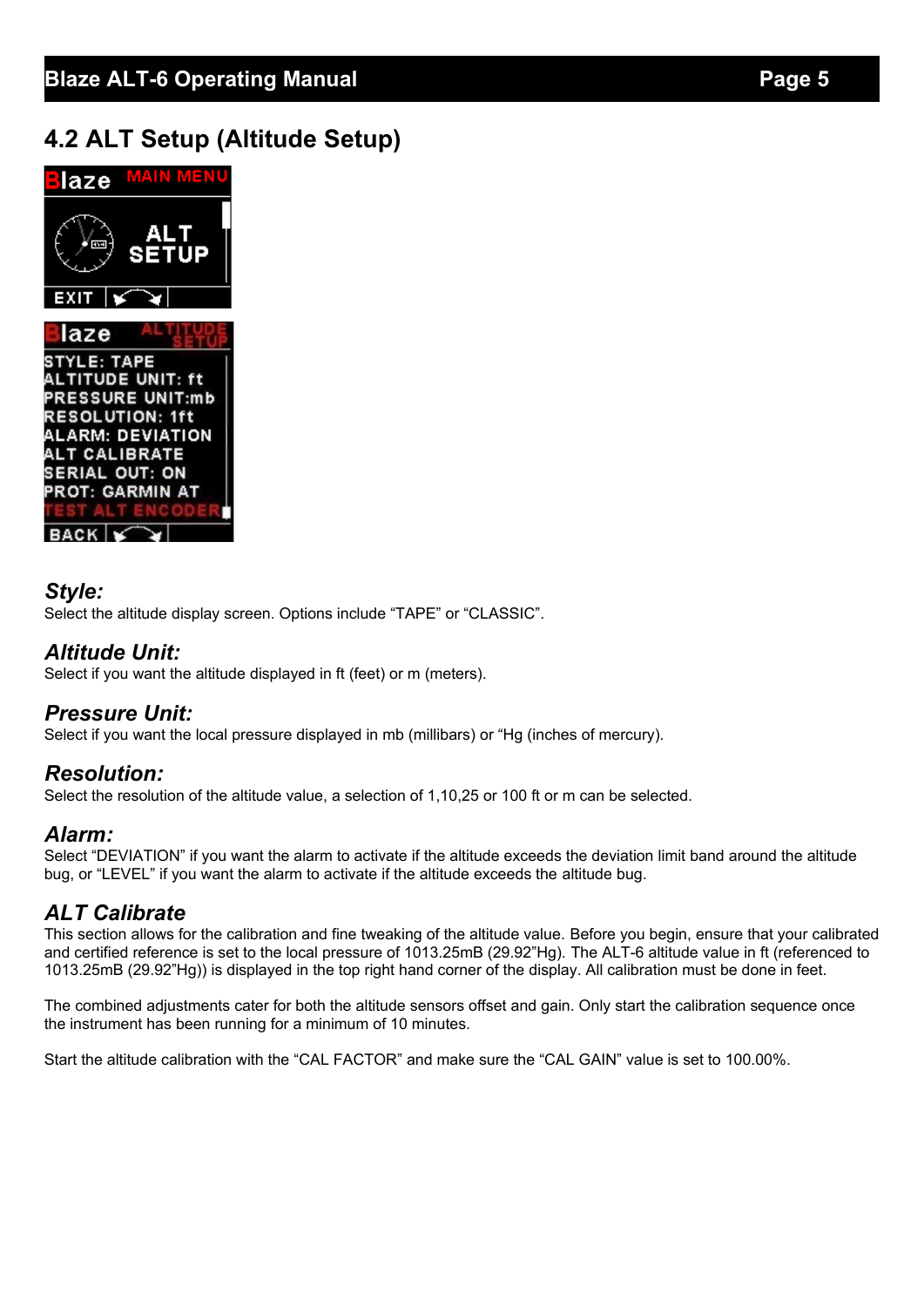

#### *Cal Factor:*

This is the pressure sensor offset in 0.1mB increments. Adjust your static pressure to be close to sea level pressure. The exact altitude is not important and can be up to several hundred feet. Adjust the calibration factor so the altitude readout in the top right hand corner of the display agrees with your pitot static test set.

#### *Cal Gain:*

Once you are satisfied that the low level altitude "CAL FACTOR" is correct, apply a static pressure that will result in an altitude between 20000 and 30000 ft. Adjust the "CAL GAIN" until the altitude readout in the top right hand corner of the display agrees with your pitot static test set

**NOTE:** Adjusting the "CAL GAIN" also changes the low level altitude calibration achieved when adjusting the "CAL FAC-TOR". Please recheck your low level altitude calibration and adjust if necessary. Recheck your altitude readout at the higher altitude, and if needed slightly adjust the "CAL GAIN" again. Repeat the process until you are satisfied with both the "CAL FACTOR" altitude and the "CAL GAIN" altitude.

#### *Serial Out:*

Select "ON" to enable the RS232 serial altitude output. This formatted serial RS232 message can be directly interfaced to various RS232 serial input transponders. If a parallel Gillham output is required then a CNV-ALT can be purchased from your MGL Avionics distributor to convert the RS232 output to a parallel Gillham output.

#### *Prot:*

Select the protocol of the serial RS232 output message. The protocol can be selected between GARMIN AT, Magellan, Northstar / Garmin, Trimble / Garmin, MGL Avionics and Microair UAV. Please note that the baud rate is automatically adjusted according to which protocol is selected. The output format is as follows. The message contains the current pressure altitude with a fixed reference to 1013.25mB (29.92 inches mercury). All protocols use 8 databits, no parity, and 1 stop bit. The message is outputted once a second.

| <b>Protocol</b>      | <b>Baud</b><br>Rate | <b>Message format</b>                                                                                                                                                | <b>Example</b>        |
|----------------------|---------------------|----------------------------------------------------------------------------------------------------------------------------------------------------------------------|-----------------------|
| <b>Garmin AT</b>     | 1200                | #AL, space, +/-, five altitude digits right jus-<br>tified zero padded, T+25, checksum, car-<br>riage return                                                         | #AL +02372T+25DF[CR]  |
|                      |                     | The checksum is a simple modulo 256 sum<br>of the binary values of the individual char-<br>acters. The checksum is sent as two char-<br>acters in hexadecimal format |                       |
| Magellan             | 1200                | #MGL, +/-, five altitude digits right justified<br>zero padded, T+25, checksum, carriage re-<br>turn                                                                 | \$MGL+02372T+2513[CR] |
|                      |                     | The checksum is a simple modulo 256 sum<br>of the binary values of the individual char-<br>acters. The checksum is sent as two char-<br>acters in hexadecimal format |                       |
| Northstar,<br>Garmin | 4800                | ALT, space, five altitude digits right justified<br>zero padded, carriage return                                                                                     | ALT 02372[CR]         |
| Trimble,             | 9600                | ALT, space, five altitude digits right justified                                                                                                                     | ALT 02372[CR]         |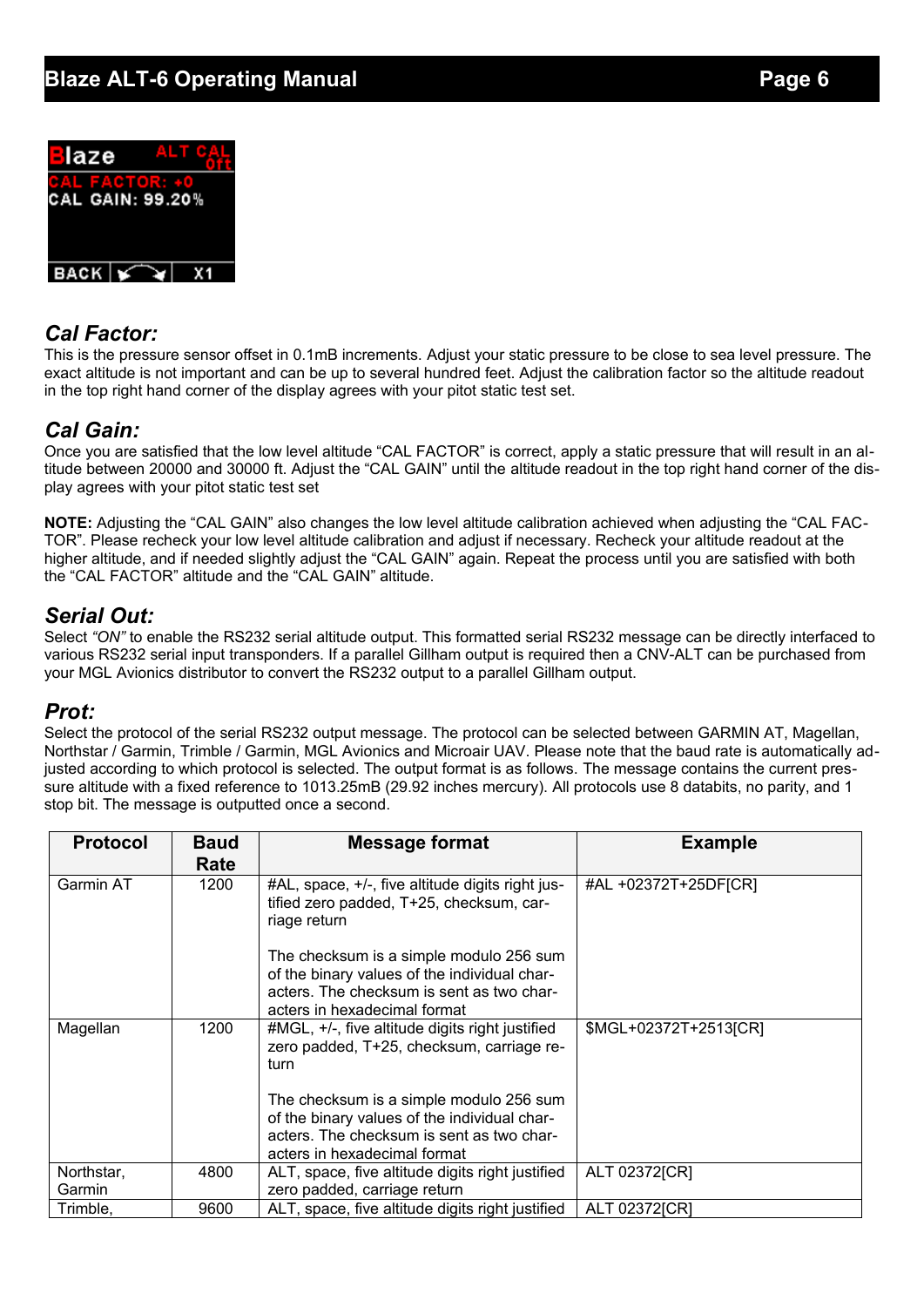| Garmin<br>GTX327,<br>GTX328,<br>GTX330<br>(Set on Icarus) |       | zero padded, carriage return                                                                                                                                                                                                                                                                                                                                                                                                                                                                                                       |                                       |
|-----------------------------------------------------------|-------|------------------------------------------------------------------------------------------------------------------------------------------------------------------------------------------------------------------------------------------------------------------------------------------------------------------------------------------------------------------------------------------------------------------------------------------------------------------------------------------------------------------------------------|---------------------------------------|
| <b>MGL Avionics</b>                                       | 9600  | ALT, +/-, five altitude digits right justified<br>zero padded , 1013.25mB (29.92"Hg) refer-<br>enced, C, +/-, five altitude digits right justi-<br>fied zero padded (corrected to local pres-<br>sure), L, local pressure setting in millibars,<br>+/-, four digit VSI reading right justified zero<br>padded in ft/min, X, checksum, carriage re-<br>turn<br>The checksum is a simple modulo 256 sum<br>of the binary values of the individual char-<br>acters. The checksum is sent as two char-<br>acters in hexadecimal format | ALT+02372C+02372L1013+0000XCAJ<br>CR1 |
| Microair UAV                                              | 9600  | STX, a, =, five altitude digits right justified<br>zero padded, ETX                                                                                                                                                                                                                                                                                                                                                                                                                                                                | $[STX]a=02372[ETX]$                   |
| Infiniteg                                                 | 57600 | See Infiniteg protocol format below                                                                                                                                                                                                                                                                                                                                                                                                                                                                                                |                                       |
| $STX=0x02$<br>$ETX = 0 \times 03$<br>$CR = 0x0D$          |       |                                                                                                                                                                                                                                                                                                                                                                                                                                                                                                                                    |                                       |

#### **Infiniteq protocol format:**

#### **STX, Address, Message type, Length, Data payload, Checksum, ETX**

STX: Start of text (0x02)

Address: unsigned char (8bit), (0x01)

Message Type: unsigned char (8bit), (0x05)

Length: unsigned char (8bit), Length of the data payload (does not include the STX, Address, message type, checksum or ETX), (0x06)

Data payload:

Altitude: Signed Long (32 bit), Altitude in feet (Referenced to 1013.25mB)

Vertical Speed: Signed Int (16 bit), Vertical Speed in ft/min

Checksum: unsigned char (8bit), XOR of all bytes starting from the unit address to the end of the data payload. The checksum is seeded with 0xa5. (does not include the STX or ETX)

ETX: End of text (0x03)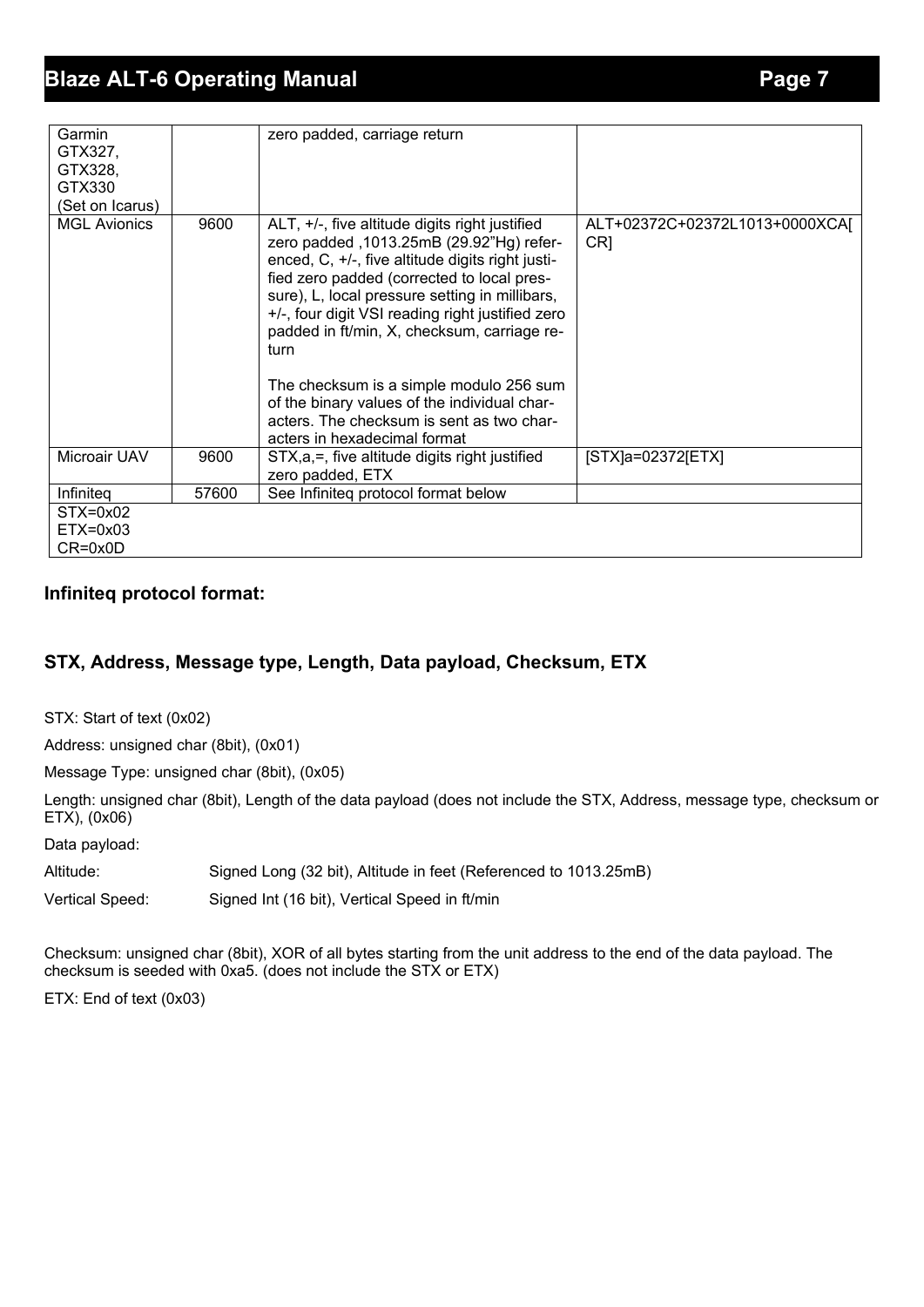#### *Test Alt Encoder:*

This is a handy function to test the ALT-6 transponder interface once the installation has been completed. The serial output will output specific altitudes which can then can be used to test the serial RS232 output and the parallel gillham output if using a CNV-ALT converter. The ALT-6 will resume the normal output of the indicated altitude upon exiting the test function.

| <b>WARNING</b><br>THE ALTITUDE TEST<br><b>FUNCTION IS ONLY</b><br>TO BE USED WHEN<br><b>NOT IN FLIGHT</b> | <b>USE THE ROTARY</b><br><b>CONTROL TO ADJUS</b><br>THE TEST ALTITUDE<br>-10006 |
|-----------------------------------------------------------------------------------------------------------|---------------------------------------------------------------------------------|
| BACK $ \mathbf{V}\mathbf{V} $                                                                             | BACK                                                                            |
|                                                                                                           |                                                                                 |

The following codes are outputted:

| <b>Altitude</b> | D <sub>4</sub> | Α1       | A <sub>2</sub> | A <sub>4</sub> | <b>B1</b> | <b>B2</b> | <b>B4</b> | C1 | C <sub>2</sub> | C4 |
|-----------------|----------------|----------|----------------|----------------|-----------|-----------|-----------|----|----------------|----|
| $-1000$ ft      | ი              | 0        | 0              | 0              | 0         | $\Omega$  | 0         | 0  |                |    |
| $-900$ ft       | N              | $\Omega$ | 0              | 0              | 0         | 0         | 0         |    |                |    |
| $-700$ ft       |                | 0        | 0              | 0              | 0         | $\Omega$  |           |    |                |    |
| $-400$ ft       | 0              | 0        | 0              | 0              | 0         | 0         |           | 0  |                |    |
| $-200$ ft       |                | $\Omega$ | 0              | 0              | 0         |           |           | 0  |                |    |
| 800ft           | n              | 0        | 0              | 0              |           |           | 0         | 0  | 0              |    |
| 2800ft          | 0              | 0        | 0              |                |           | 0         | $\Omega$  | 0  | 0              |    |
| 6800ft          | N              | $\Omega$ |                |                | 0         | 0         | 0         | 0  | 0              |    |
| 14800ft         | 0              |          |                | 0              | 0         | $\Omega$  | 0         | 0  | $\Omega$       |    |
| 30800ft         |                |          | 0              | 0              | ი         | ∩         | 0         | 0  |                |    |

Each altitude reporting code line must be tested for integrity of connection if at any time the aircraft connections to the transponder or altitude data source have been removed and reconnected. Integrity of the connections may be verified by performing a test of mode C function of the transponder system.

**Warning:** Do not use this function while in flight as incorrect altitude information will be sent to the transponder.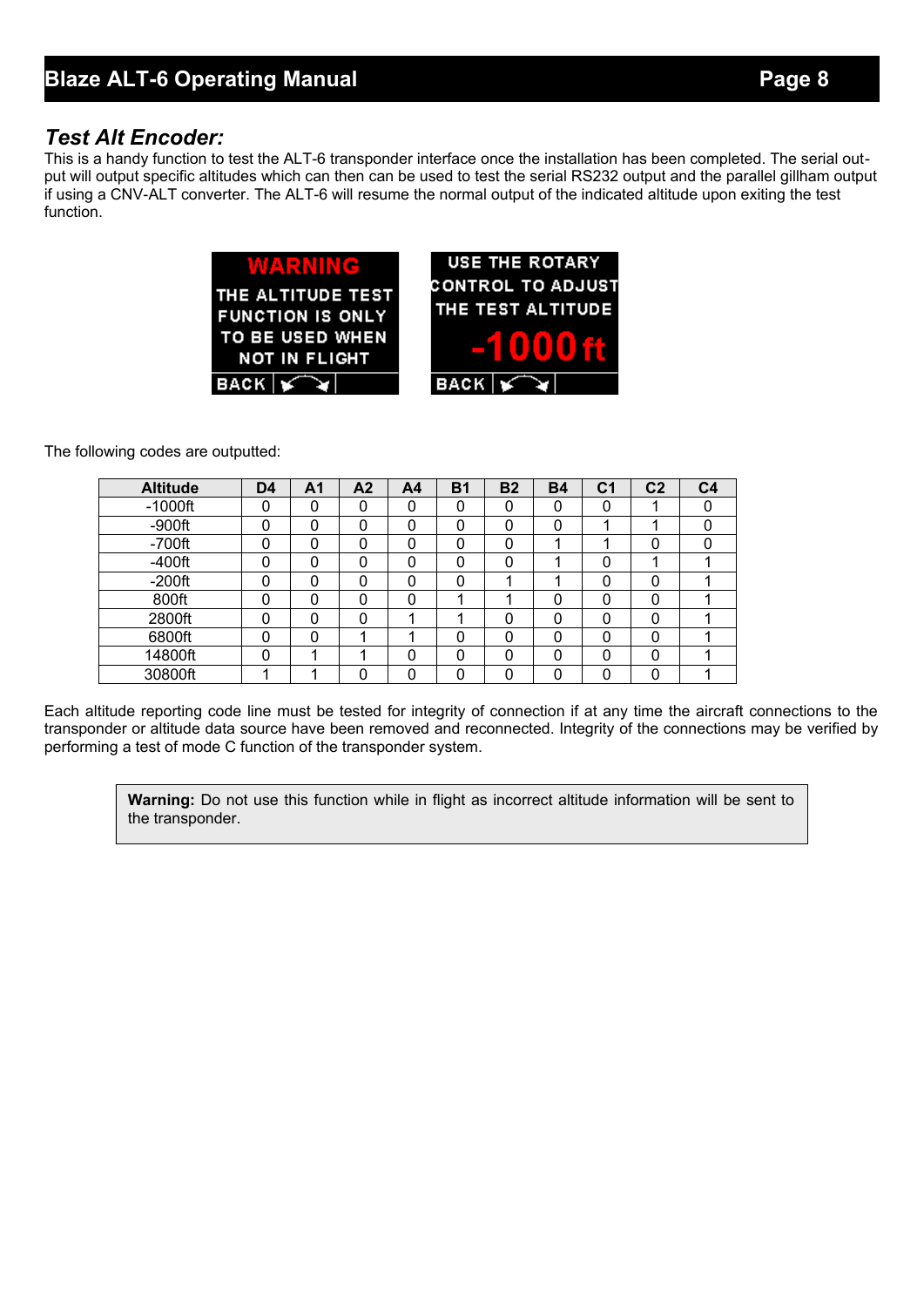### **4.3 VSI Setup (Vertical Speed Indicator Setup)**





### *VSI Display:*

Select if you want the VSI display to be shown on the altitude *"TAPE"* display. The VSI display is always shown on the altitude *"CLASSIC"* display.

#### *VSI Unit:*

Select if you want the VSI to be displayed in *"ft/min"* (feet/minute) or *"m/s"* (meters/second).

#### *Scale:*

Select the VSI scale most suited for your aircraft.

#### *VSI Cal:*

This is a function that is used to calibrate your VSI to read exact rates of climb or decent. This function works as a percentage of initial reading. The default setting for this function is 100%. Increasing this value increases the VSI reading and decreasing the value decreases the reading.

#### **Suggested VSI calibration method**

After you have installed the instrument, perform a calibration flight. This should be done in very calm conditions. Turbulence and thermal activity will make accurate calibration impossible. Many areas have ideal conditions during early mornings or late afternoons. Place the instrument in ft/min for ease of calibration. Take your aircraft to a few thousand feet above ground and start a glide with a low power setting. Take a stopwatch and when the glide is stable (stable VSI reading) start the stopwatch. Take note of your altimeter reading at the same time. Continue the stable glide for one minute exactly. After the minute has finished, take another reading of your altimeter.

#### **Example:**

VSI reading during stable glide: -400 ft/min Start altitude: 2500 ft. End altitude: 2050 ft. In the above example the VSI is under reading by about 12%. Set your VSI calibration to 112% to cancel out the error.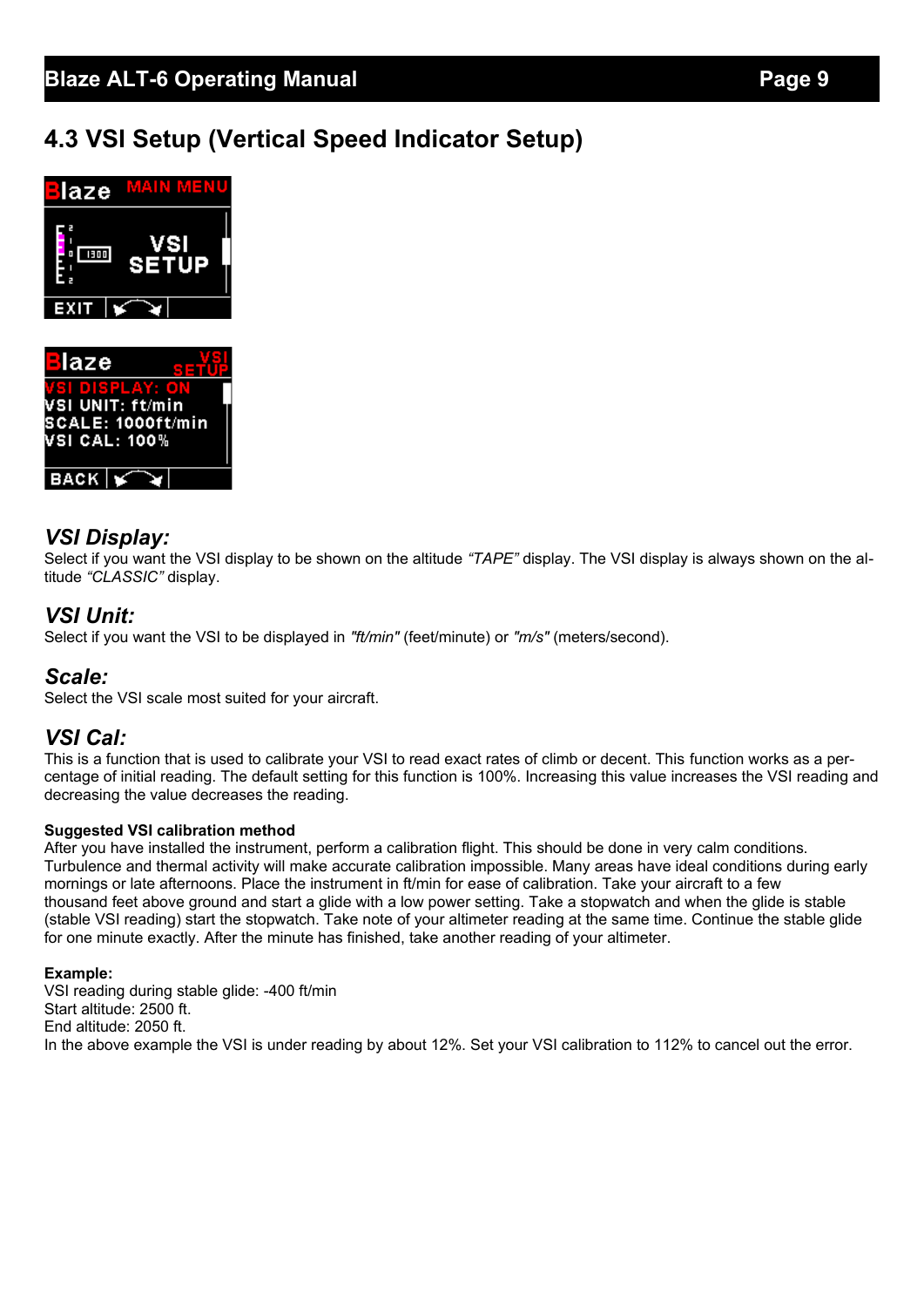### **4.4 MISC Setup (Miscellaneous Setup)**



**SECURITY SETUP INFORMATION DEFAULT SETTINGS**  $BACK \, | \leq$ 

*Backlight:*

| laze <sup>BACKLIC</sup>                          |
|--------------------------------------------------|
| <u>GKEICHE MA</u><br><b>USE THE ROTARY</b>       |
| <b>CONTROL TO ADJUST</b><br><b>THE BACKLIGHT</b> |
|                                                  |
| <b>BACK</b>                                      |
|                                                  |



 $BACK$ 

laze

Select manual or automatic backlight control.

Use the rotary control in manual mode to adjust the backlight brightness.

Allow 3 seconds for the display to adjust to the ambient lighting conditions when using the automatic backlight mode. The display will set the backlight to the dim setting if the ambient light is less then the threshold setting, alternatively the display will set the backlight to the bright setting if the ambient light is greater then the threshold setting. The ambient light received is shown as the ADC value in the top header. Use this value to set the threshold value.

### *Security Setup:*

Select this menu option if you want to password protect the menu system.

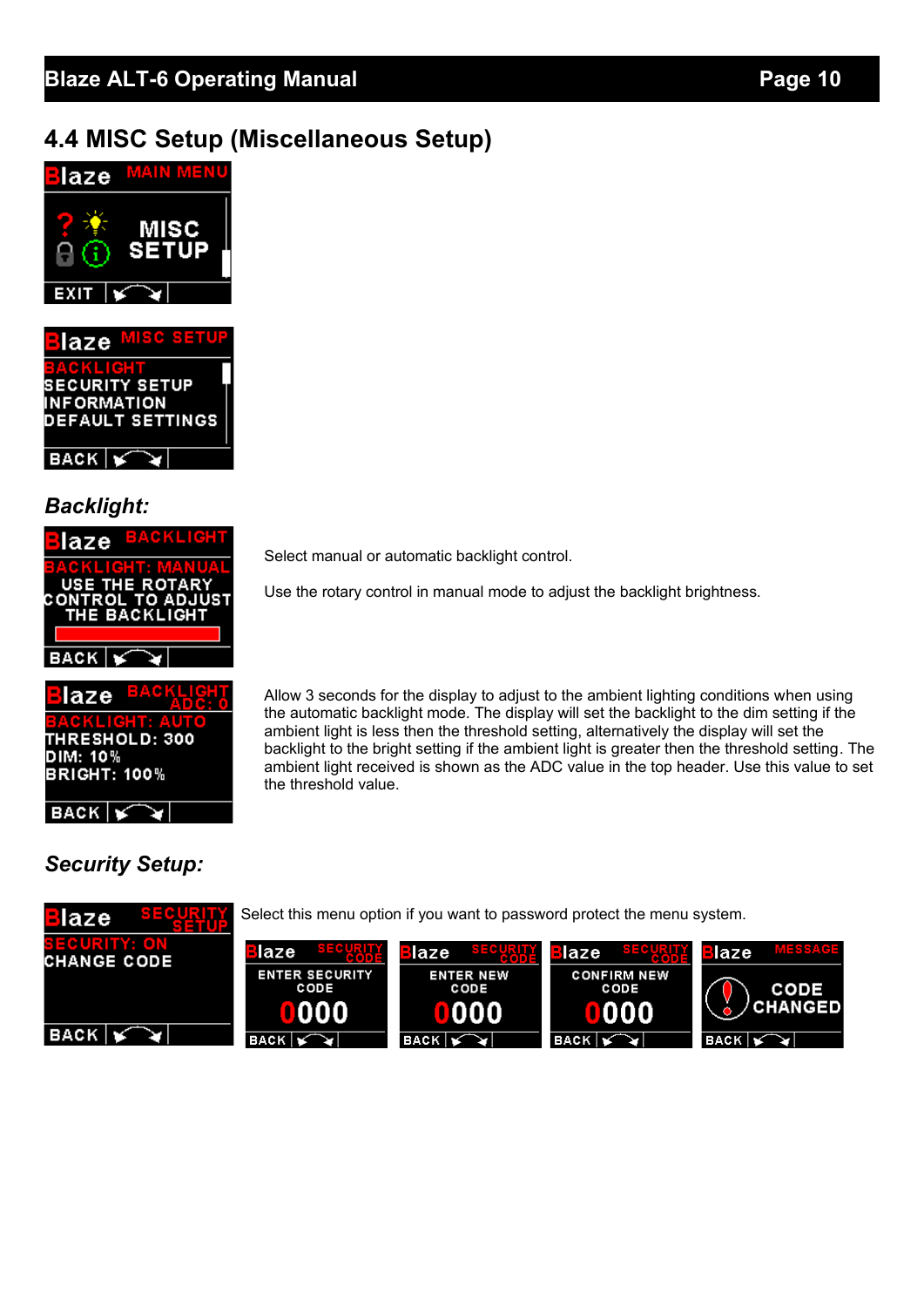#### *Information:*



*Default Settings:*



Select this menu option to reset all the settings to factory defaults.

This menu option displays information about the unit.

# **5 Loading factory default settings**



Press and hold the F1/Up button and rotary control during power up to load the preprogrammed factory default settings. The following screen will be displayed:

Factory default settings can also be loaded in the Miscellaneous setup menu.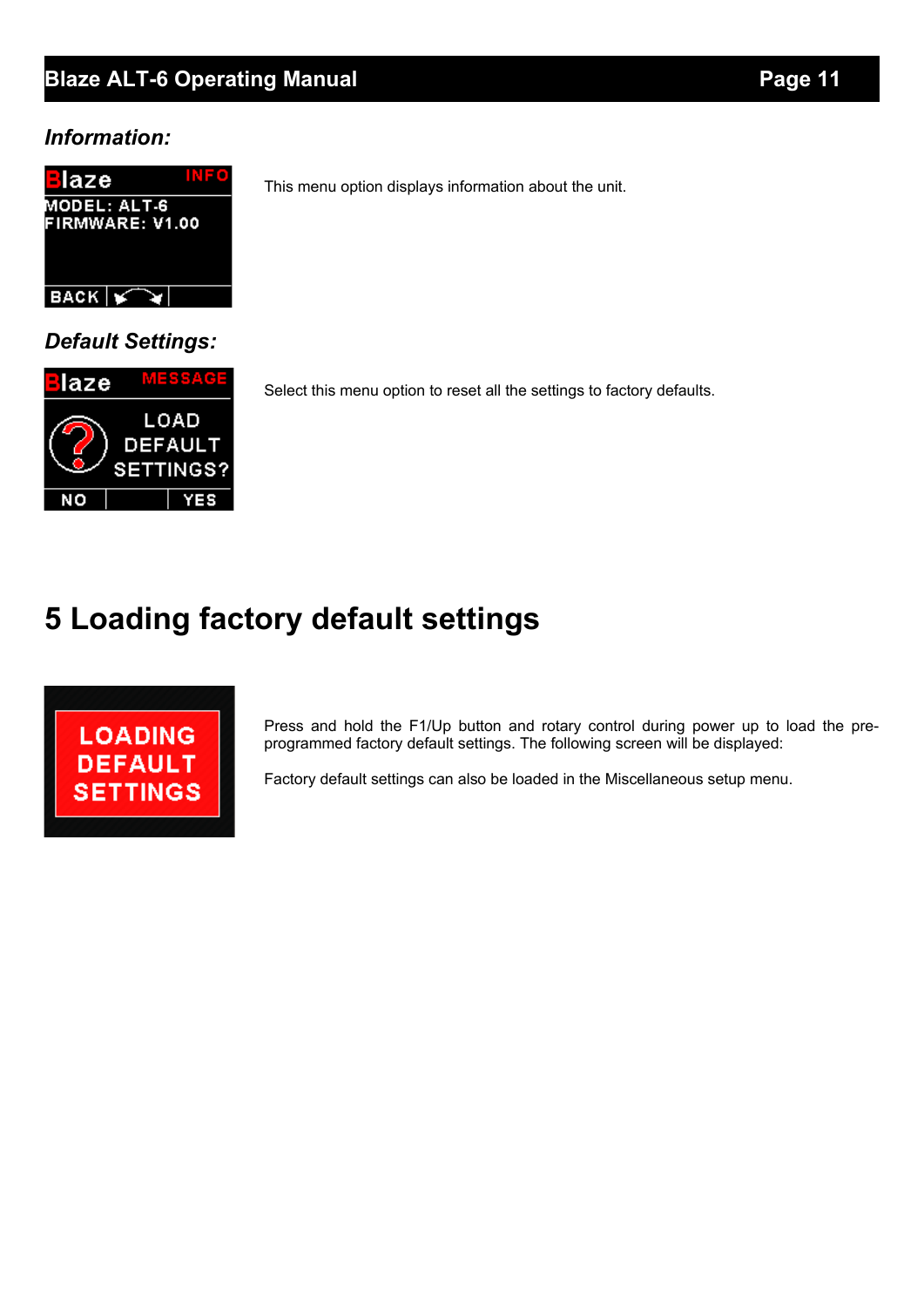# **6 Error Messages**



<sup>600∣</sup>1013 mB

Unit settings CRC error. Load default settings to restore to factory defaults. If the error message still persists then it could possibly be a non-volatile memory failure in which case the instrument will then have to be returned to the factory.

Calibration constants CRC error. The instrument could possibly have a non-volatile memory failure in which case the instrument will then have to be returned to the factory.

Internal flash CRC error. The instrument does a firmware check on the program when power is applied to the instrument . If the program is corrupt in any way then the internal flash CRC error will be displayed. Reload the instruments firmware and load default settings. If the error message still persists then it could possibly be an internal flash memory failure in which case the instrument will then have to be returned to the factory.

Altitude sensor error. The instrument could have a faulty altitude sensor in which case the instrument will then have to be returned to the factory.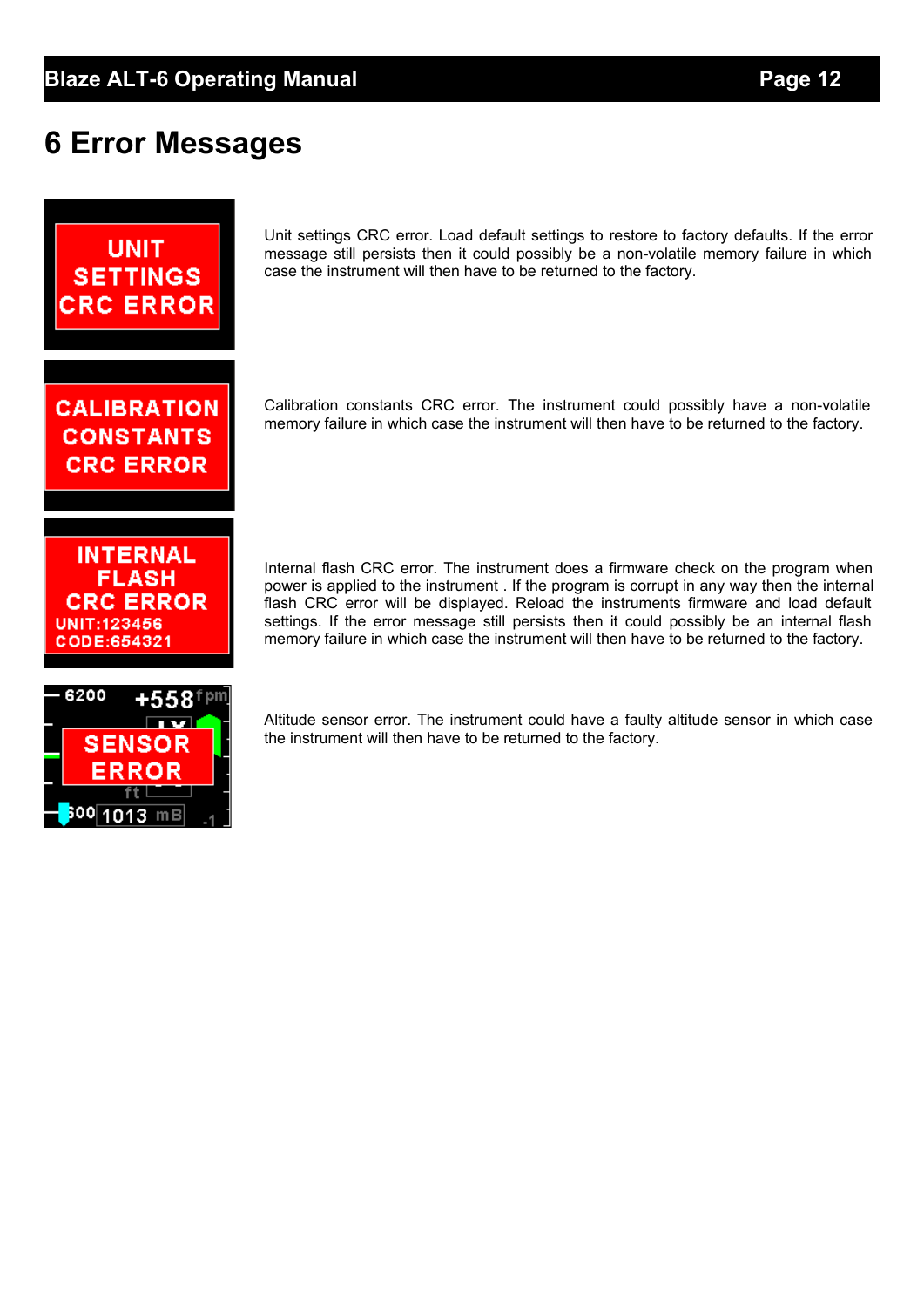# **7 Specifications**

| <b>Operating Temperature Range</b>    | -10°C to +55°C (14°F to 131°F)                                              |
|---------------------------------------|-----------------------------------------------------------------------------|
| <b>Storage Temperature Range</b>      | -20°C to 80°C (-4°F to 176°F)                                               |
| <b>Humidity</b>                       | <85% non-condensing                                                         |
| <b>Power Supply</b>                   | $10$ to $30$ Vdc                                                            |
| <b>Current Consumption</b>            | Approx. 125mA @ 12V (backlight highest setting), 45mA @12V (backlight       |
|                                       | lowest setting)                                                             |
|                                       | 2.6" 320x240 IPS color LCD display                                          |
| <b>Display</b>                        | Minimum 600cd/m2 brightness                                                 |
|                                       | Sunlight readable with anti-glare coating                                   |
|                                       | LED Backlight can be set to automatic or can be manually adjusted           |
| <b>Alarm Output</b>                   | Open collector transistor switch to ground                                  |
|                                       | Maximum rating 0.25A                                                        |
| <b>Dimensions</b>                     | see Blaze series dimensional drawing                                        |
| <b>Enclosure</b>                      | 3 1/8" (80mm) ABS, black in color, front or rear mounting. Flame retardant. |
| Weight                                | Approx. 160 grams (Instrument excluding cables)                             |
| Non-volatile memory storage           | 100000 write cycles                                                         |
| <b>Altitude sensor ADC resolution</b> | 24 bit                                                                      |
| <b>Altimeter range</b>                | -1500ft to +35000ft (-457m to +10668m)                                      |
| <b>Altitude units</b>                 | ft or m                                                                     |
| <b>Baro Correction Range (inHg)</b>   | 28.00 to 31.00 "Hg                                                          |
| <b>Baro Correction Range (mB)</b>     | 946 to 1050 mb                                                              |
| <b>Pressure units</b>                 | "Hg or mb                                                                   |
| <b>VSI range</b>                      | +-20ft/min to +-10000ft/min                                                 |
| <b>VSI units</b>                      | ft/min or m/s                                                               |
| <b>Serial Port</b>                    | RS232 voltage levels                                                        |
| <b>Calibration interval</b>           | 1 Year                                                                      |

# **8 Operating the alarms**

The alarm output can be used to switch an external alarm indicator. The external alarm switch is an open collector transistor switch to ground with a maximum rating of 0.25A DC. It is possible to wire the alarm contacts of several instruments in parallel should this be desired.

# **9 Firmware Upgrading**

The ALT-6 can be upgraded in the field by connecting the RS232 port to a PC and running the firmware update program. **Note that only the RS232 port can be used to upgrade the firmware.**

**Please see the Blaze firmware upgrading document for more information.**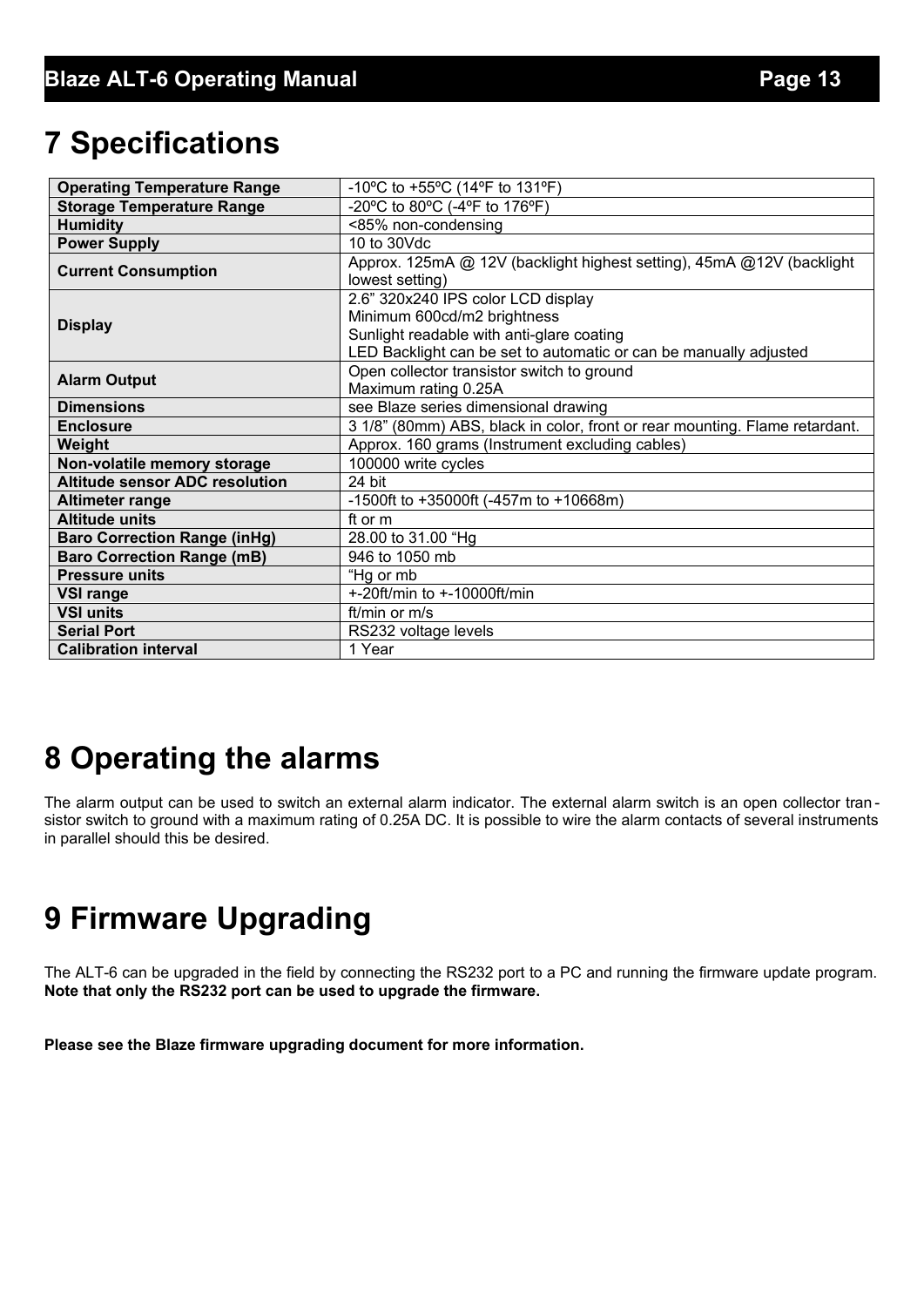# **10 Installation**

Connect the static port to a suitable static air pressure line. If you have a slow aircraft or an aircraft were the internal cabin pressure does not change during flight and is equivalent to the outside air pressure you may find that it is not required to connect a static port.

For installations in typical ultralight aircraft pods, be aware of possible pressure changes inside the pod during flight caused by ram air or suction effects. This may lead to a false indication of altitude. Often these effects are dependent on the current angle of attack of the airflow around your pod. You will need to install a suitable static port in these cases.

The ALT-6 static pressure port takes 4mm ID tubing. Use hose clamps to fasten the hose onto the ALT-6 static port.

### **10.1 Connection Diagram**

The use of an external 1A fuse is recommended. Connect the supply terminals to your aircrafts power supply. The ALT-6 can be used on both 12V and 24V without the use of any pre-regulators. Ensure that the supply voltage will not drop below 8V during operation as this may result in incorrect readings.

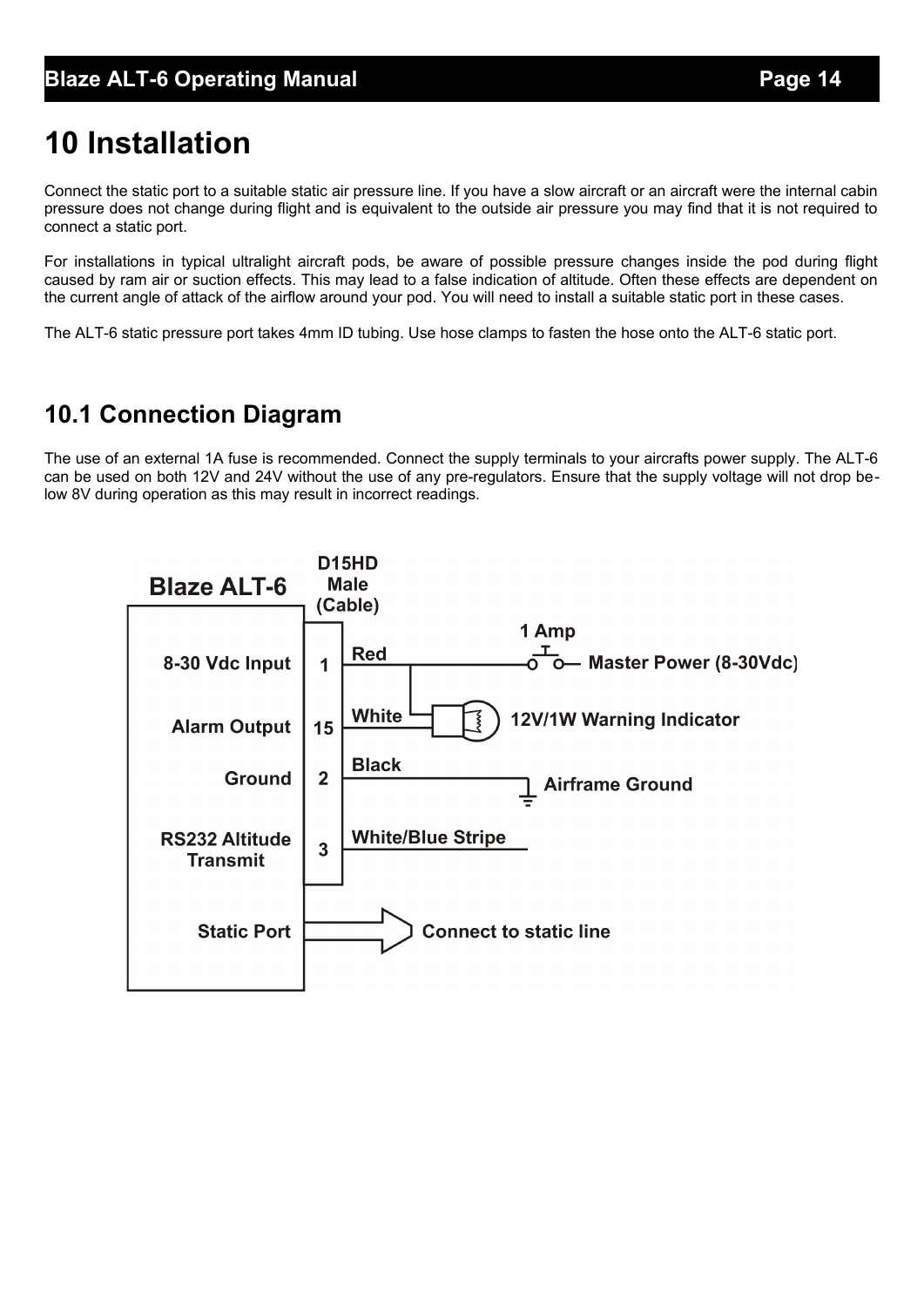## **10.2 Pressure Port Dimensions (Brass)**

|   |                    |                          | <b>Inches</b> | <b>Millimeters</b> |
|---|--------------------|--------------------------|---------------|--------------------|
|   | B<br>A             | $\overline{\phantom{a}}$ | 0.157         |                    |
|   |                    |                          | 0.197         | ю                  |
| С | <b>Static Port</b> |                          | 0.63          | 16                 |

## **10.3 Cable connections**

## **Main connector (D15HD connector: Unit Female, Cable Male)**

| D15HD Pin | Color             | <b>Function</b>                                               |
|-----------|-------------------|---------------------------------------------------------------|
|           | <b>Red</b>        | 8-30Vdc power via power switch / circuit<br>breaker and fuse. |
| 2         | <b>Black</b>      | Ground.                                                       |
| 3         | <b>White/Blue</b> | RS232 Transmit data (Firmware upgrading /                     |
|           | <b>Stripe</b>     | <b>RS232 Altitude output)</b>                                 |
| 4         |                   | RS232 Receive data (Firmware upgrading)                       |
| 15        | White             | <b>Alarm Output (Open collector)</b>                          |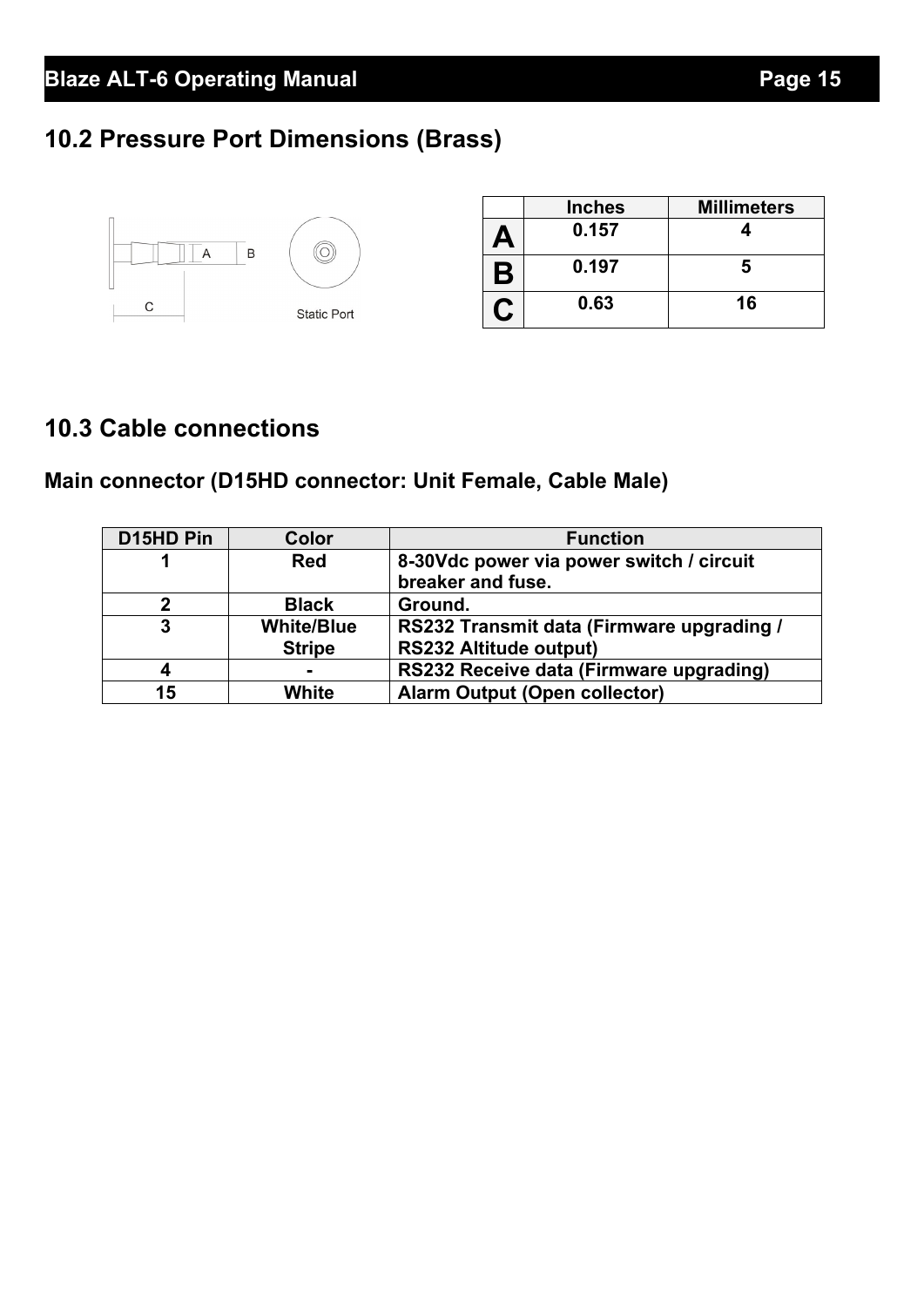# **11 Dimensions**



## Stratomaster Blaze 3.125" (80mm) Dimensions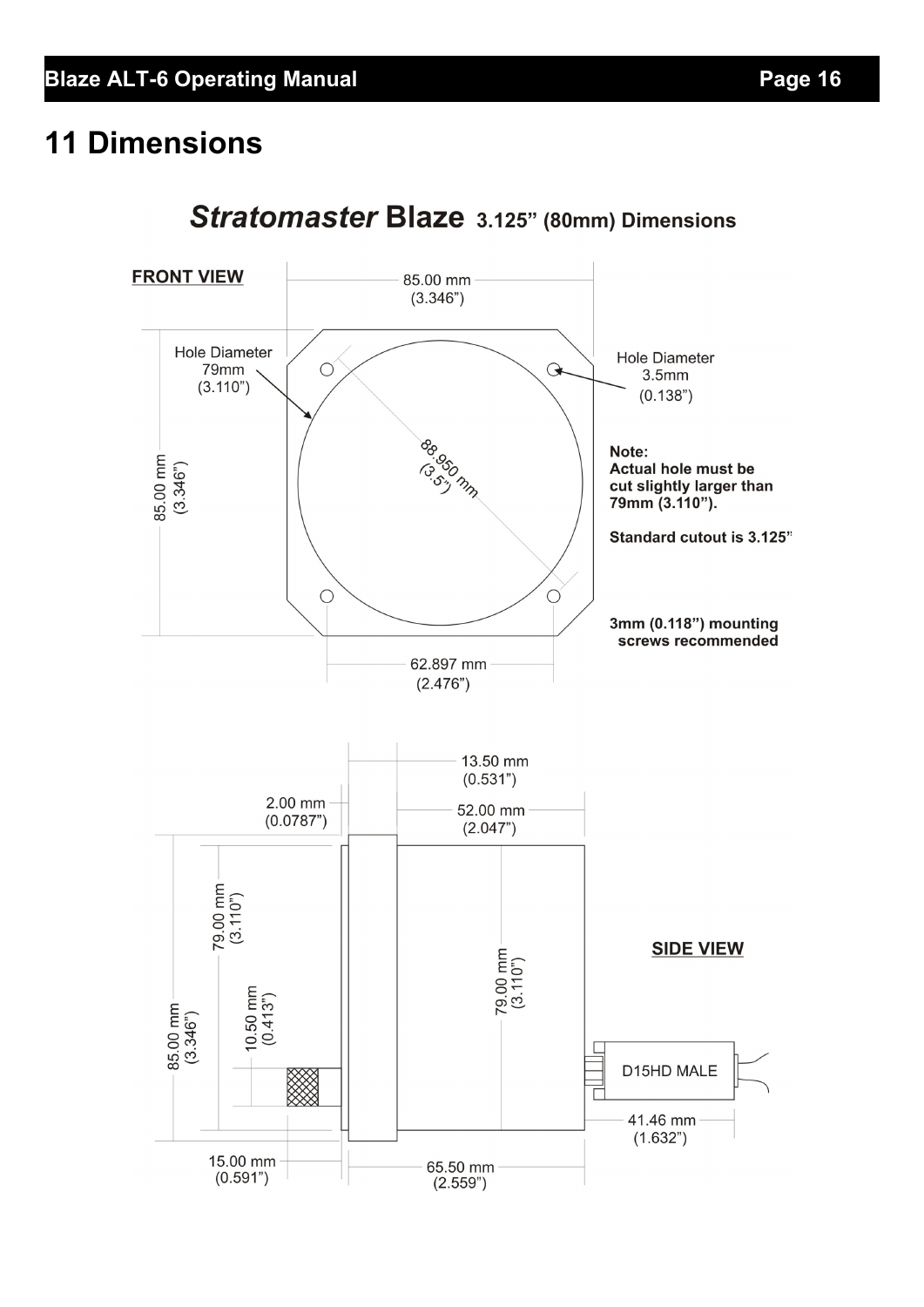# **12 Cleaning**

The unit should not be cleaned with any abrasive substances. The screen is very sensitive to certain cleaning materials and should only be cleaned using a clean, damp cloth.

> **Warning:** The ALT-6 is not waterproof, serious damage could occur if the unit is exposed to water and/or spray jets.

# **13 Warranty**

This product carries a warranty for a period of one year from date of purchase against faulty workmanship or defective materials, provided there is no evidence that the unit has been mishandled or misused. Warranty is limited to the replacement of faulty components and includes the cost of labor. Shipping costs are for the account of the purchaser.

**Note:** Product warranty excludes damages caused by unprotected, unsuitable or incorrectly wired electrical supplies and or sensors, and damage caused by inductive loads.

# **14 Disclaimer**

Operation of this instrument is the sole responsibility of the purchaser of the unit. The user must make themselves familiar with the operation of this instrument and the effect of any possible failure or malfunction.

This instrument is not certified by the FAA. Fitting of this instrument to certified aircraft is subject to the rules and condi tions pertaining to such in your country. Please check with your local aviation authorities if in doubt. This instrument is intended for ultralight, microlight, home built and experimental aircraft. Operation of this instrument is the sole responsibility of the pilot in command (PIC) of the aircraft. This person must be proficient and carry a valid and relevant pilot's license. This person has to make themselves familiar with the operation of this instrument and the effect of any possible failure or malfunction. Under no circumstances does the manufacturer condone usage of this instrument for IFR flights.

#### **IMPORTANT NOTICE:**

You must make your own determination if the products sold by MGL Avionics are safe and effective for your intended applications. MGL Avionics makes no representations or warranties as to either the suitability of any of the products we sell as to your particular application or the compatibility of any of the products we sell with other products you may buy from us or anywhere else, and we disclaim any warranties or representations that may otherwise arise by law. Also, we offer no specific advice on how to install any of the products we sell other than passing along anything that may have been provided to us by the manufacturer or other issues. If you are in need of further information or guidance, please turn to the manufacturer, FAA Advisory Circulars and guidance materials, the Experimental Aircraft Association, or other reputable sources.

**Continuing development sometimes necessitates specification changes without notice.**